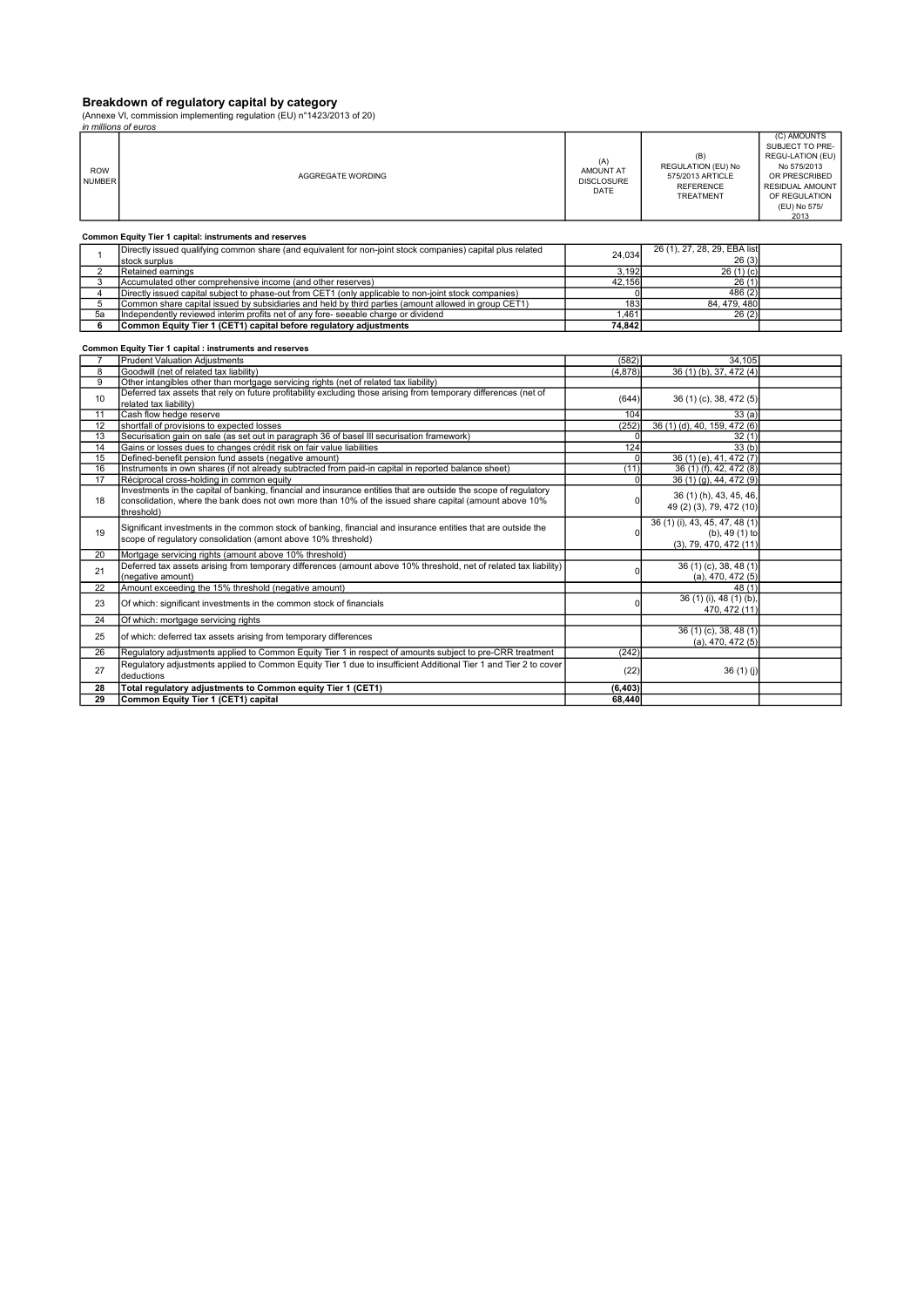# Breakdown of regulatory capital by category<br>(Annexe VI, commission implementing regulation (EU) n°1423/2013 of 20)

|                             | in millions of euros                                                                                                                                                                                                                                                                                                                                               |                                               |                                                                                |                                                                                                                                                |
|-----------------------------|--------------------------------------------------------------------------------------------------------------------------------------------------------------------------------------------------------------------------------------------------------------------------------------------------------------------------------------------------------------------|-----------------------------------------------|--------------------------------------------------------------------------------|------------------------------------------------------------------------------------------------------------------------------------------------|
| <b>ROW</b><br><b>NUMBER</b> | AGGREGATE WORDING                                                                                                                                                                                                                                                                                                                                                  | (A)<br>AMOUNT AT<br><b>DISCLOSURE</b><br>DATE | (B)<br>REGULATION (EU) No<br>575/2013 ARTICLE<br><b>REFERENCE</b><br>TREATMENT | (C) AMOUNTS<br>SUBJECT TO PRE-<br>REGU-LATION (EU)<br>No 575/2013<br>OR PRESCRIBED<br>RESIDUAL AMOUNT<br>OF REGULATION<br>(EU) No 575/<br>2013 |
|                             | Additional Tier 1 (AT1) capital: instruments                                                                                                                                                                                                                                                                                                                       |                                               |                                                                                |                                                                                                                                                |
| 30                          | Directly issued qualifying additional Tier 1 instruments plus related stock surplus                                                                                                                                                                                                                                                                                | $\Omega$                                      | 51,52                                                                          |                                                                                                                                                |
| 31                          | of which: classified as equity under applicable accounting standards                                                                                                                                                                                                                                                                                               |                                               |                                                                                |                                                                                                                                                |
| 32                          | of which: classified as liabilities under applicable accounting standards                                                                                                                                                                                                                                                                                          |                                               |                                                                                |                                                                                                                                                |
| 33                          | Directly issued capital instruments subject to phase-out from additional Tier 1                                                                                                                                                                                                                                                                                    | 0                                             | 486 (3)                                                                        |                                                                                                                                                |
| 34                          | Additional Tier 1 instruments (and CET1 instruments not included in row 5) issued by subsidiaries and held by                                                                                                                                                                                                                                                      | $\Omega$                                      |                                                                                |                                                                                                                                                |
|                             | third parties (amount allowed in group AT1)                                                                                                                                                                                                                                                                                                                        |                                               | 85, 86, 480                                                                    |                                                                                                                                                |
| 35                          | of which: instruments issued by subsidiaries subject to phase out                                                                                                                                                                                                                                                                                                  |                                               | 486 (3)                                                                        |                                                                                                                                                |
| 36                          | Additional Tier 1 (AT1) capital before regulatory adjustments                                                                                                                                                                                                                                                                                                      | 0                                             |                                                                                |                                                                                                                                                |
| 37                          | Additional Tier 1 (AT1) capital: regulatory adjustments<br>Investments in own additional Tier 1 instruments                                                                                                                                                                                                                                                        |                                               | 0 52 (1) (b), 56 (a), 57, 475 (2)                                              |                                                                                                                                                |
| 38                          | Reciprocal cross-holdings in additional Tier 1 instruments                                                                                                                                                                                                                                                                                                         | $\Omega$                                      | 56 (b), 58, 475 (3)                                                            |                                                                                                                                                |
| 39                          | Investments in the capital of banking, financial and insurance entities that are outside the scope of regulatory<br>consolidation, where the bank does not own more than 10% of the issued common share capital of the entity<br>(amount above 10% threshold                                                                                                       | 0                                             | 56 (c), 59, 60, 79, 475 (4)                                                    |                                                                                                                                                |
| 40                          | Significant investments in the capital of banking, financial and insurance entities that are outside the scope of<br>regulatory consolidation                                                                                                                                                                                                                      | (22)                                          | 56 (d), 59, 60, 79, 475 (4)                                                    | (22)                                                                                                                                           |
| 41                          | National specific regulatory adjustments                                                                                                                                                                                                                                                                                                                           |                                               |                                                                                |                                                                                                                                                |
| 42                          | Regulatory adjustments applied to additional Tier 1 due to insufficient Tier 2 to cover deductions                                                                                                                                                                                                                                                                 | 0                                             | 56 (e)                                                                         |                                                                                                                                                |
| 43                          | Total regulatory adjustments to Additional Tier 1 (AT1) capital                                                                                                                                                                                                                                                                                                    | (22)                                          |                                                                                |                                                                                                                                                |
| 44                          | Additional Tier 1 (AT1) capital                                                                                                                                                                                                                                                                                                                                    | 0                                             |                                                                                |                                                                                                                                                |
| 45                          | Tier 1 capital (T1 = CET1 + AT1)                                                                                                                                                                                                                                                                                                                                   | 68,440                                        |                                                                                |                                                                                                                                                |
|                             | Tier 2 (T2) capital: instruments and provisions                                                                                                                                                                                                                                                                                                                    |                                               |                                                                                |                                                                                                                                                |
| 46                          | Directly issued qualifying Tier 2 instruments plus related stock surplus                                                                                                                                                                                                                                                                                           | 10.044                                        | 62, 63                                                                         |                                                                                                                                                |
| 47                          | Directly issued capital instruments subject to phase-out from Tier 2                                                                                                                                                                                                                                                                                               | 135                                           | 486 (4)                                                                        |                                                                                                                                                |
|                             |                                                                                                                                                                                                                                                                                                                                                                    |                                               |                                                                                |                                                                                                                                                |
| 48                          | Tier 2 instruments (and CET1 and AT1 instruments not included in rows 5 or 34) issued by subsidiaries and held<br>by third parties (amount allowed in group Tier 2)                                                                                                                                                                                                |                                               |                                                                                |                                                                                                                                                |
|                             |                                                                                                                                                                                                                                                                                                                                                                    | $\mathbf 0$                                   | 87, 88, 480                                                                    |                                                                                                                                                |
| 49<br>50                    | of which: instruments issued by subsidiaries subject to phase out                                                                                                                                                                                                                                                                                                  | 594                                           | 486(4)<br>$62$ (c) et (d)                                                      |                                                                                                                                                |
| 51                          | Provisions                                                                                                                                                                                                                                                                                                                                                         | 11,412                                        |                                                                                |                                                                                                                                                |
|                             | Tier 2 (T2) capital before regulatory adjustments                                                                                                                                                                                                                                                                                                                  |                                               |                                                                                |                                                                                                                                                |
|                             | Tier 2 (T2) capital: regulatory adjustments                                                                                                                                                                                                                                                                                                                        |                                               |                                                                                |                                                                                                                                                |
| 52                          | Investments in own Tier 2 instruments                                                                                                                                                                                                                                                                                                                              | (25)                                          | 63 (b) (i), 66 (a), 67, 477 (2)                                                |                                                                                                                                                |
| 53                          | Reciprocal cross-holdings in Tier 2 instruments and other TLAC liabilities                                                                                                                                                                                                                                                                                         | $\overline{0}$                                | 66 (b), 68, 477 (3)                                                            |                                                                                                                                                |
|                             | Investments in the capital and other TLAC liabilities of banking, financial and insurance entities that are outside                                                                                                                                                                                                                                                |                                               |                                                                                |                                                                                                                                                |
| 54                          | the scope of regulatory consolidation, where the bank does not own more than 10% of the issued common                                                                                                                                                                                                                                                              | 0                                             |                                                                                |                                                                                                                                                |
|                             | share capital of the entity (amount above 10% threshold)                                                                                                                                                                                                                                                                                                           |                                               | 66 (c), 69, 70, 79, 477 (4)                                                    |                                                                                                                                                |
| 54a                         | Investments in the other TLAC liabilities of banking, financial and insurance entities that are outside the scope of<br>regulatory consolidation and where the bank does not own more than 10% of the issued common share capital<br>of the entity: amount previously designated for the 5% threshold but that no longer meets the conditions (for G-<br>SIBs only |                                               |                                                                                |                                                                                                                                                |
| 55                          | Significant investments in the capital and other TLAC liabilities of banking, financial and insurance entities that<br>are outside the scope of regulatory consolidation (net of eligible short positions)                                                                                                                                                         | (2,086)                                       | 66 (d), 69, 79, 477 (4)                                                        |                                                                                                                                                |
| 56                          | National specific regulatory adjustments                                                                                                                                                                                                                                                                                                                           | $\sqrt{2}$                                    |                                                                                |                                                                                                                                                |
| 57                          | Total regulatory adjustments to Tier 2 (T2) capital                                                                                                                                                                                                                                                                                                                | (2, 111)                                      |                                                                                |                                                                                                                                                |
| 58                          | Tier 2 (T2) capital                                                                                                                                                                                                                                                                                                                                                | 8.551                                         |                                                                                |                                                                                                                                                |
| 59                          | Total capital (TC = T1 + T2)                                                                                                                                                                                                                                                                                                                                       | 76,991                                        |                                                                                |                                                                                                                                                |
| 60                          | <b>Total risk weighted assets</b>                                                                                                                                                                                                                                                                                                                                  | 439,589                                       |                                                                                |                                                                                                                                                |